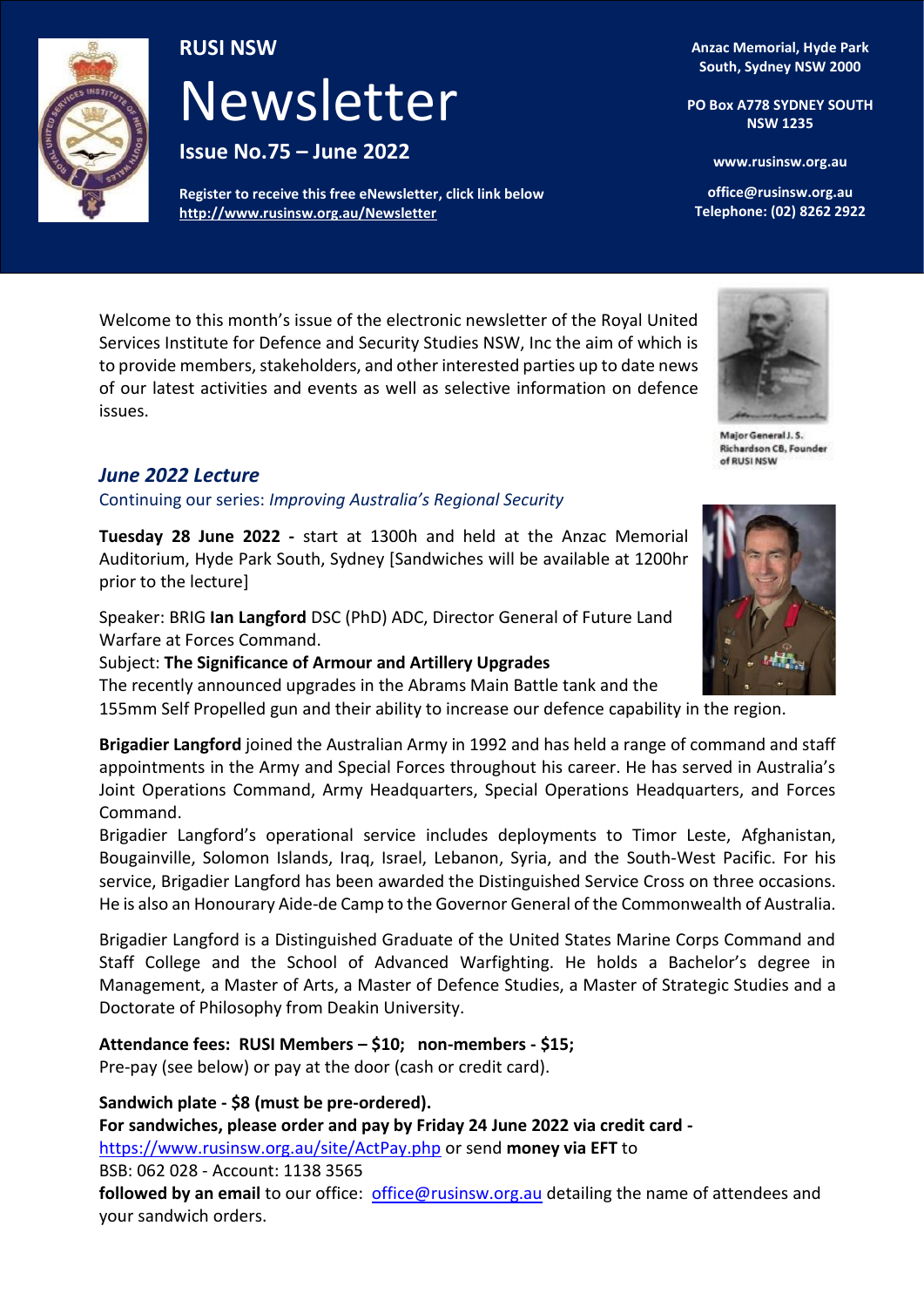#### *QUEENS BIRTHDAY HONOURS*

On behalf of all members of RUSI NSW, we extend our congratulations and best wishes for all those recognised in this Queens' Birthday honours list.

We particularly wany acknowledge that one of our members was honoured and we pay tribute to: Lieutenant Colonel **Andrew White** (CO 1/15 RNSWL 1 January 2019 - 31 December 2021) who was awarded the Conspicuous Service Cross for "For outstanding achievement as the Staff Officer Grade 1 - Plans of Joint Task Force 1110 during Operation Bushfire Assist 2020, and as the Commanding Officer of Joint Task Unit 629.1.3 during Operation COVID-19 Assist 2020".

# *Ways to connect with RUSI NSW and build your network*

*Roll your mouse over these icons below to connect*



# *Institute Membership News*

A special welcome is extended to the new members:

**Emeritus Professor Robin Warner, Cpl Surya Wijaya, and Warwick Smith**

# *In this issue:*

RUSI NSW lectures and Activities p.1 President's message p.3 Ways to connect and network with RUSI NSW p.3 Catch up with RUSI NSW past lectures p.4 Other organisation events p.5 Latest Defence News p.6 General Defence News p.7 Defence Exercises p.8 International Defence News p.11

# *Membership renewal for 2022/2023*

A reminder to all our members that your membership renewals have been sent out to you by mail. We have included an events information flyer detailing our activities for the rest of the year, and a letter from the president, Michael Hough.

Please contact our office if you have not received it.

Renew your membership and take advantage of the benefits of membership (including free lectures) and your donations to the Library are tax-deductable.



Official Newsletter of the Royal United Services Institute for Defence and Security Studies, NSW Inc ABN 80 724 654 162 www.rusinsw.org.au office@rusinsw.org.au Telephone: (02) 8262 2922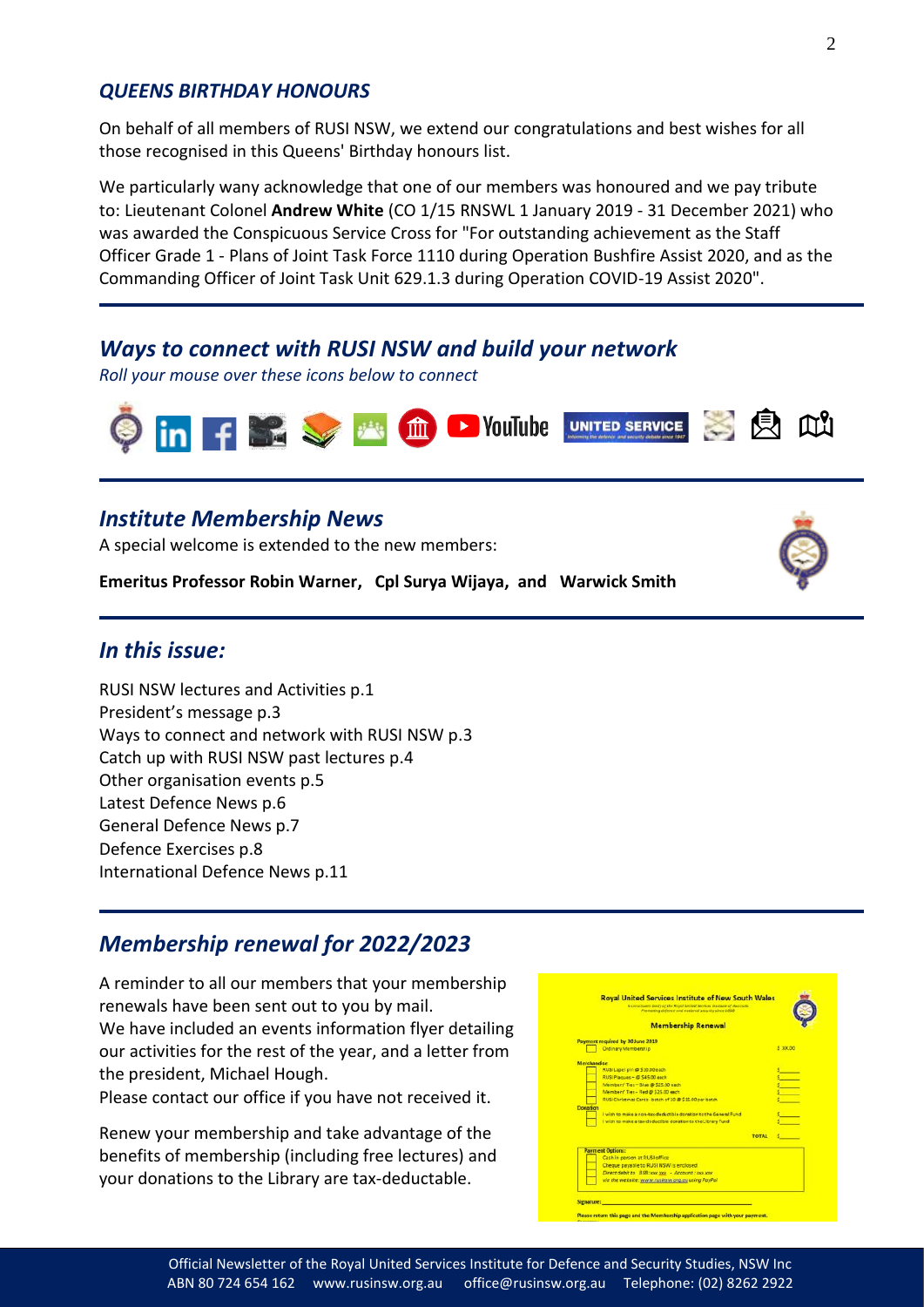# *RUSI NSW President's Message June 2022*

I am delighted to report that in this month I was able to attend both of the RUSI NSW organized events- the ANSTO Lucas Heights visit, and the Naval History Association's Harbour Tour commemorating the 75th anniversary of the Japanese submarine attack on Sydney Harbour on the morning of 31 May. They were both very stimulating and enjoyable, and as well as thanking in particular Ron Lyons and all those who assisted in making these things work, I urge Members to give us suggestions for similar type activities that we can organize soon on your behalf - with suggestions to either Ron Lyons or myself. It was also an excellent opportunity for me to meet some members unable to



attend our monthly lectures, and also to provide spouses / partners an opportunity to meet with us and share the experiences.

#### **Our New Office Manager Mr. Greg Stevenson and our New Treasurer Mr. Roger Perry**

We have two new key position holders formally commencing in their roles very soon, and as the end of June at RUSI NSW officially has both a new Treasurer- Mr. Roger Perry, and Mr. Greg Stevenson as the new Office Manager.

I plan that that at the next face to face meeting- which will be the June monthly lecture, I hope to be able to thank the outgoing office holders in person- Graham Brown (Treasurer) and Phil Wood (Office Manager). They have provided very important support functions to our all-Volunteer organization, and we owe them a very sincere debt of gratitude.

#### **Our RUSI NSW Birthday**

Our organization will be 134 yrs. old on the 19th August, and your Board decided at its last meeting that we will hold an appropriate social function at or near that date. We are currently finalizing those plans and will advise you as quickly as possible.

Our Next Half Year Program

Our theme for the remainder of 2022 is "Exploring the AUKUS Agreement" which many will realize is far wider than just an agreement for nuclear propulsion for submarines, and we are also in final stages of planning a major 1-day event, an International Dialogue titled: "Managing Strategic Tensions in the Indo-Pacific Region"- for 22nd November 2022.

Please check our website and newsletters for the actual details as the programs emerge and please support them by attending!

#### **Membership Renewals**

It is that time of year again, and I hope that we have earned your trust and support by the fact that you will renew your membership and process the renewal form promptly when it reaches you.

As an added bonus, could you PLEASE *nominate one new member to join RUSI NSW* and remember that they will very much appreciate your support, if you could also act as a voluntary mentor as they settle in! Thank you!

Finally, to each of you as RUSI NSW members and supporters, thank you for the many ways that you contribute to our fine organization, and I request your continued support by your prompt renewal of your membership, and by getting a new member to join RUSI NSW.

Thank you, Michael **Professor Michael HOUGH AM RFD ED JP President 10 June 2022**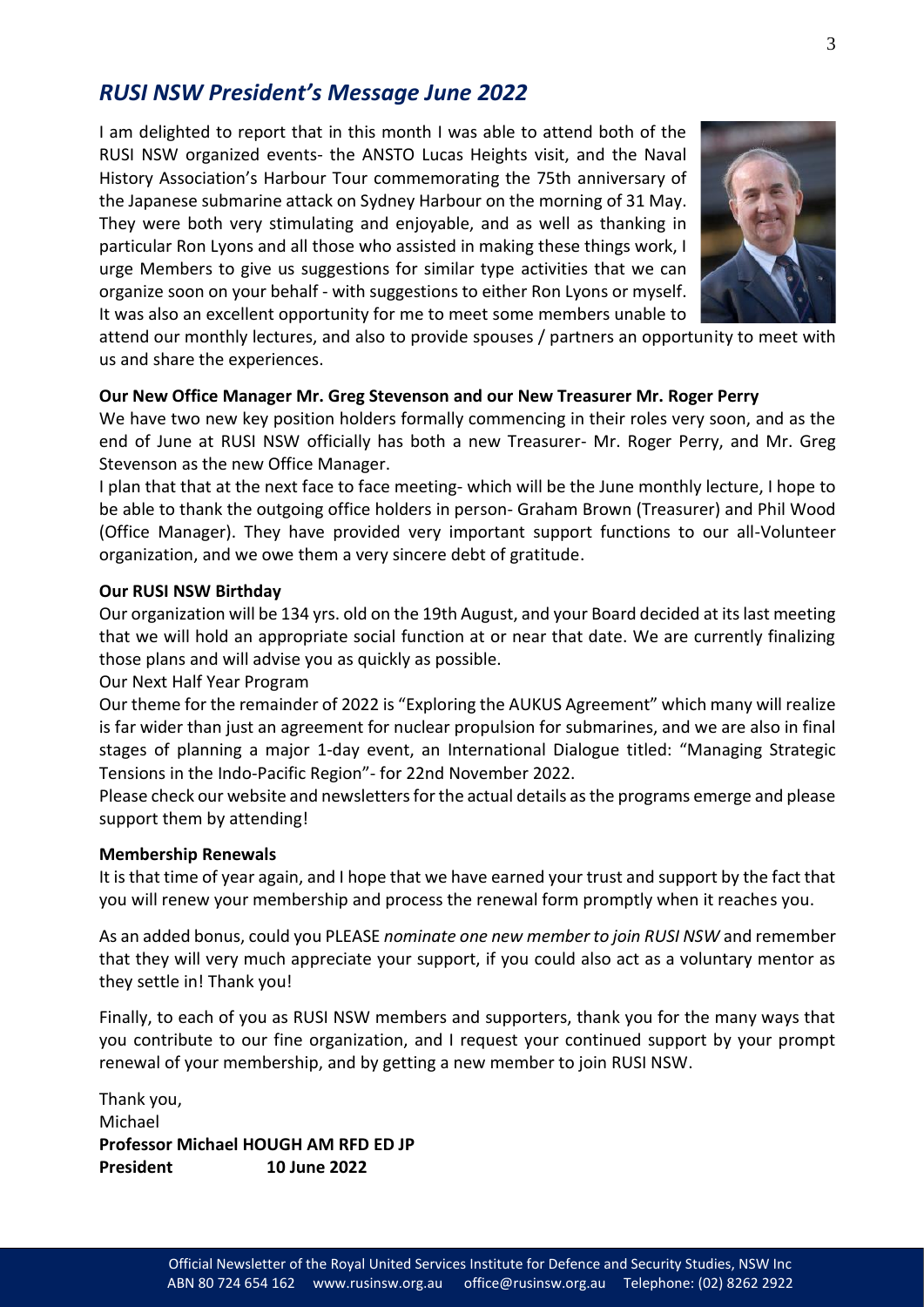# *Recent RUSI NSW Lectures – Catch up online*

#### **These recent lectures were recorded and can be viewed on [YouTube](https://www.youtube.com/channel/UCQ9ghBL_V9X5Cp4DLSTMfXw/videos) or our [Videos Page](http://www.rusinsw.org.au/site/Videos.php)**



**Sydney Under Japanese Attack 1942: 80-year Anniversary**  Cruise on Sydney Harbour will **[highlight the events of 31 May 1942](https://www.youtube.com/watch?v=jrfJJNLj4sc)** when three Japanese midget submarines entered Sydney Harbour to attack Allied warships. **10 minutes**

#### **April Lecture**

Speaker: Commander Army Aviation Command – Major General **Stephen Jobson**, AM, CSC Video Link: **Significance of [Army Aviation Capability](https://www.youtube.com/watch?v=rANJku0c3nU) Upgrades** This webcast will be released after the election date of 21 May **56 minutes**



#### **Tuesday 29 March**

Speakers: GPCAPT **Matthew McCormack** OC 81 Wing RAAF (left image) GPCAPT **Chris Hake** RAAF Air Combat Group Director, Loyal Wingman Program RAAF (right image) Video Link: **[Aviation Capability: Air Combat Capability -](https://www.youtube.com/watch?v=jE8s9NoU5sk) F35 & Loyal [Wingman Program](https://www.youtube.com/watch?v=jE8s9NoU5sk) 58 minutes**



**Tuesday 22 February 2022**  Speaker: AVM **Kym Osley** AM CSC, NSW Defence Advocate Video Link: **Defence & Aerospace NSW – [Building a Sovereign Defence Industry](https://www.youtube.com/watch?v=fi6KGizqQQc&t=39s)  [Capability](https://www.youtube.com/watch?v=fi6KGizqQQc&t=39s) 70 minutes** 



**Lecture Tuesday 25 January 2022** Speaker: CAPT **Chris Skinner** RAN Ret'd Video Link: **[Nuclear Powered Submarines and other AUKUS technologies for the ADF](https://www.rusinsw.org.au/site/VideoTheatre51.php) 72 minutes**



**Christmas Lunch Presentation 15 December 2021** Speaker: **Ron Lyons RFD** Video Link: **[Sydney at War 1939-1945](https://www.rusinsw.org.au/site/VideoTheatre50.php) 28 minutes** 



**Lunchtime Lecture 14 December 2021** Speaker: **Peter Hartcher** Video Link: **The Sir Hermann Black Lecture - [2021 The Year in Review](https://www.rusinsw.org.au/site/VideoTheatre49.php) 44 minutes** 



#### **Seminar 23 November 2021**

Video Link: **Island Australia - [Improving Resilience in a Rapidly Changing Region](https://www.rusinsw.org.au/site/VideoTheatre48.php) Part 1** includes an introduction by our **Patron Her Excellency the Honourable Margaret Beazley AC QC, Governor of NSW** and **laying the ground work for understanding our defence position:** Commander Australian Fleet; Commander

Forces Command; RAAF Air Commander; and Comd 2 Div. **Part 2** is a revealing discussion covering **Strategy and Resilience within Australian Academia and Defence Industry presented by NSW Defence Advocate; Thales CEO; and University of Newcastle Vice-Chancellor**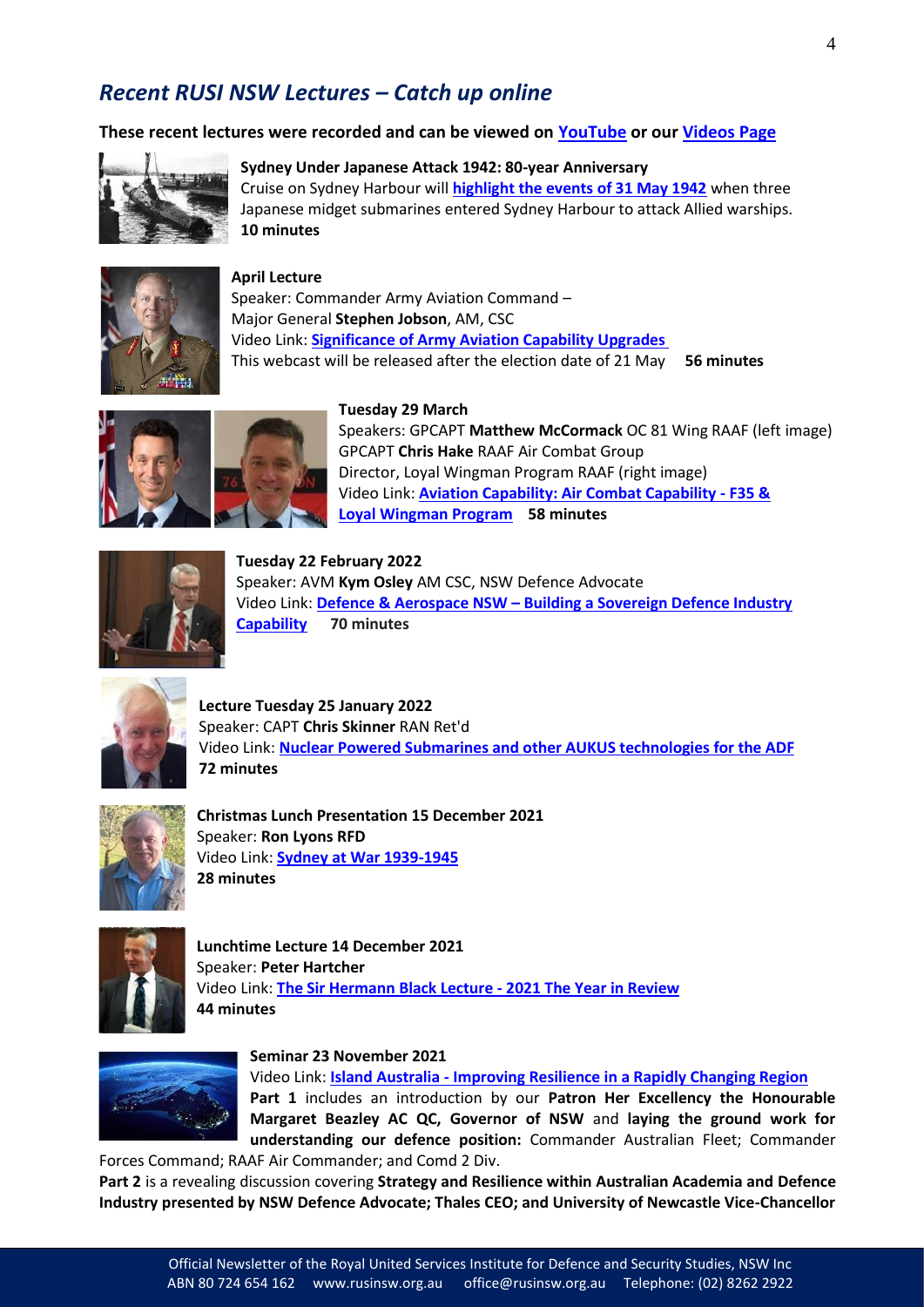*Defence Innovation Network - Hunter Roadshow*

DIN in collaboration with the University of Newcastle and Hunter Defence invite you to attend the DIN Hunter Roadshow. This program brings together representatives from industry, government and education, to engage around upcoming opportunities for collaboration in the region and beyond.

# *Defence Innovation Network Industry Forum: Optimised Space Cloud*

# 24 June 2022 | Hybrid Event

**DNE** 

DIN and the Western Sydney University invite the defence community to share your cutting-edge technology innovations at the DIN Industry Forum focused on Optimised Space Cloud. Registrations to pitch close 9 June 2022, Registrations to attend close 22 June 2022.

# *ADSTAR Summit 2022*

20-22 July 2022 | Hybrid Event | ICC Sydney

I PRIMISED SPACE CLOUD

The Australian Defence Science and Technology and Research (ADSTAR) Summit brings together defence innovators, businesses, universities, and government to network, share ideas and help shape future collaboration. The theme for the summit is *Resilience and how to prevail in rapidly changing and unpredictable environments.*  Registrations are now open.

# *EVENTS hosted by Naval Historical Society of Australia*

These cruises visit several locations that are seen from the water. The commentary will be supported by images displayed on large TV screens on the boat.

# *NAVY HARBOUR CRUISE EAST OF THE BRIDGE*

Presentation on the role and strategic importance of the Navy, and an overview of both the history of the RAN and the Navy fleet today.

The cruise will cover the history following destinations: Dawe's Point, Sydney Cove, Garden Island, HMAS RUSHCUTTER, Clarke Island, Rose Bay, Watson's Bay, Georges Head, Chowder Bay, Bradley's Head, and PLATYPUS.

# *NAVY HARBOUR CRUISE WEST OF THE BRIDGE*

Cruising the Lane Cove River, this cruise will cover the history of the following destinations: HMAS Waterhen, Cockatoo Island, Spectacle Island and Snapper Island, and include Navy customs and traditions.

**[NHSA WEBSITE LINK](https://www.navyhistory.org.au) [NHSA CONTACT DETAILS](https://www.navyhistory.org.au/contact-us/)** 

# *Other Organisation Events*

Official Newsletter of the Royal United Services Institute for Defence and Security Studies, NSW Inc ABN 80 724 654 162 www.rusinsw.org.au office@rusinsw.org.au Telephone: (02) 8262 2922









5

# **[REGISTER HERE](https://defenceinnovationnetwork.us18.list-manage.com/track/click?u=ba1b0b24663131737549e22fd&id=5942f13972&e=ade075c5a4)**

**[REGISTER HERE](https://defenceinnovationnetwork.us18.list-manage.com/track/click?u=ba1b0b24663131737549e22fd&id=814140e539&e=ade075c5a4)**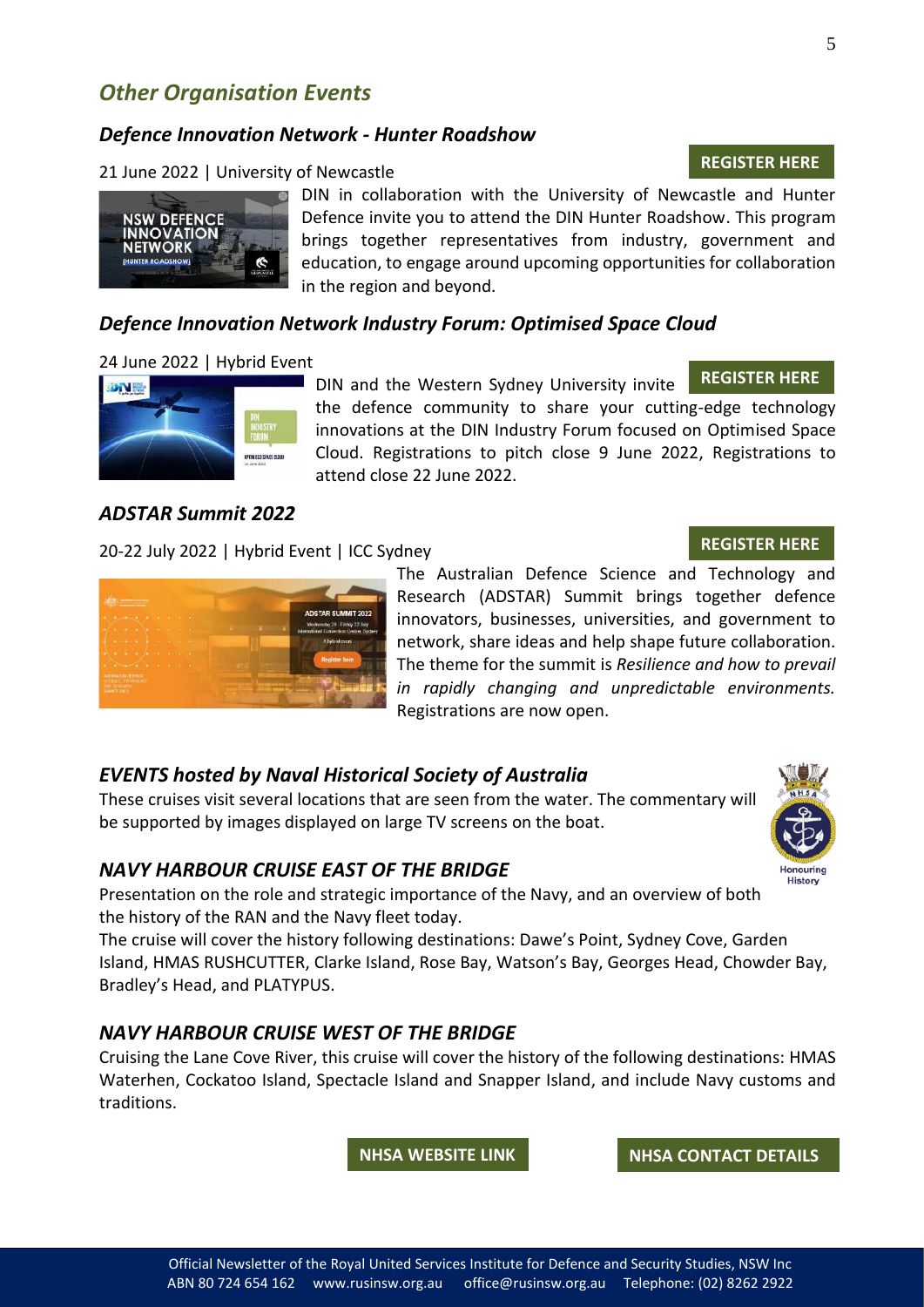# *Latest Defence News*

#### *Canberra landmark renamed to honour Queen*



The RAAF fly over the Carillon to mark the renaming of Canberra's Aspen Island after the Queen

Prime Minister Anthony Albanese has presided over the renaming of Canberra's Aspen Island to honour Queen Elizabeth II's Platinum Jubilee. The artificial landmark is situated on the south eastern side of Lake Burley Griffin within a ceremonial precinct known as the Parliamentary Triangle. Now formally known as Queen Elizabeth II Island, the location is home to the 57-bell Australian National Carillon built in 1970 and opened by the monarch as a gift from Great Britain.

"The Carillon was an act of imagination, a

touchstone of both tradition and progress," Mr Albanese said on Saturday 4 June. "Her majesty said at the time, the bells' harmony will be a reminder of the enduring ties of kinship between Britain and Australia and, indeed, they have been." The prime minister noted the bells chime every quarter of an hour as "an echo of Big Ben" at London's Houses of Parliament.

Mr Albanese, whose newly installed government has informally pledged a referendum on a republic in its next term if it wins a second election, said the Queen had stood with Australia as a "true and steadfast friend, through the good times and also the hard times".

Landmarks across the country, including Parliament House and the Sydney Harbour Bridge, have this week been lit in royal purple to mark the Jubilee, celebrations of which are being held over four days.

#### *Signals training received loud and clear in PNG*

In the grand scheme of deployments, 10 days is not a long time. But signallers from 127th Signals Troop made the most of their deployment to Papua New Guinea, going above and beyond what was required for Project Tok Tok Longela. Arriving at Manus Island on April 19, the contingent started work at the Lombrum Naval Base to conduct maintenance and technical inspections of the communication systems installed by the Australian Defence Force in 2021 under the Defence Cooperation Program.

Contingent Commander Lieutenant Ellen Skerritt said their role in delivering



Corporal Blake Smythe and Corporal Carl Tangredi, from 1st Signal Regiment, conduct safely checks before conducting maintenance on communications equipment at Lombrun Naval Base on Manus Island.

training packages in maintenance and radio operation was well received by the Papua New Guinea Defence Force (PNGDF) troops. "The aim of the training was to reach as many PNGDF personnel as we could to enable the communications centre (COMMCEN) to grow in both its numbers and their general knowledge," Lieutenant Skerritt said.

#### **[READ THE FULL ARTICLE](https://news.defence.gov.au/international/signals-training-received-loud-and-clear-png)**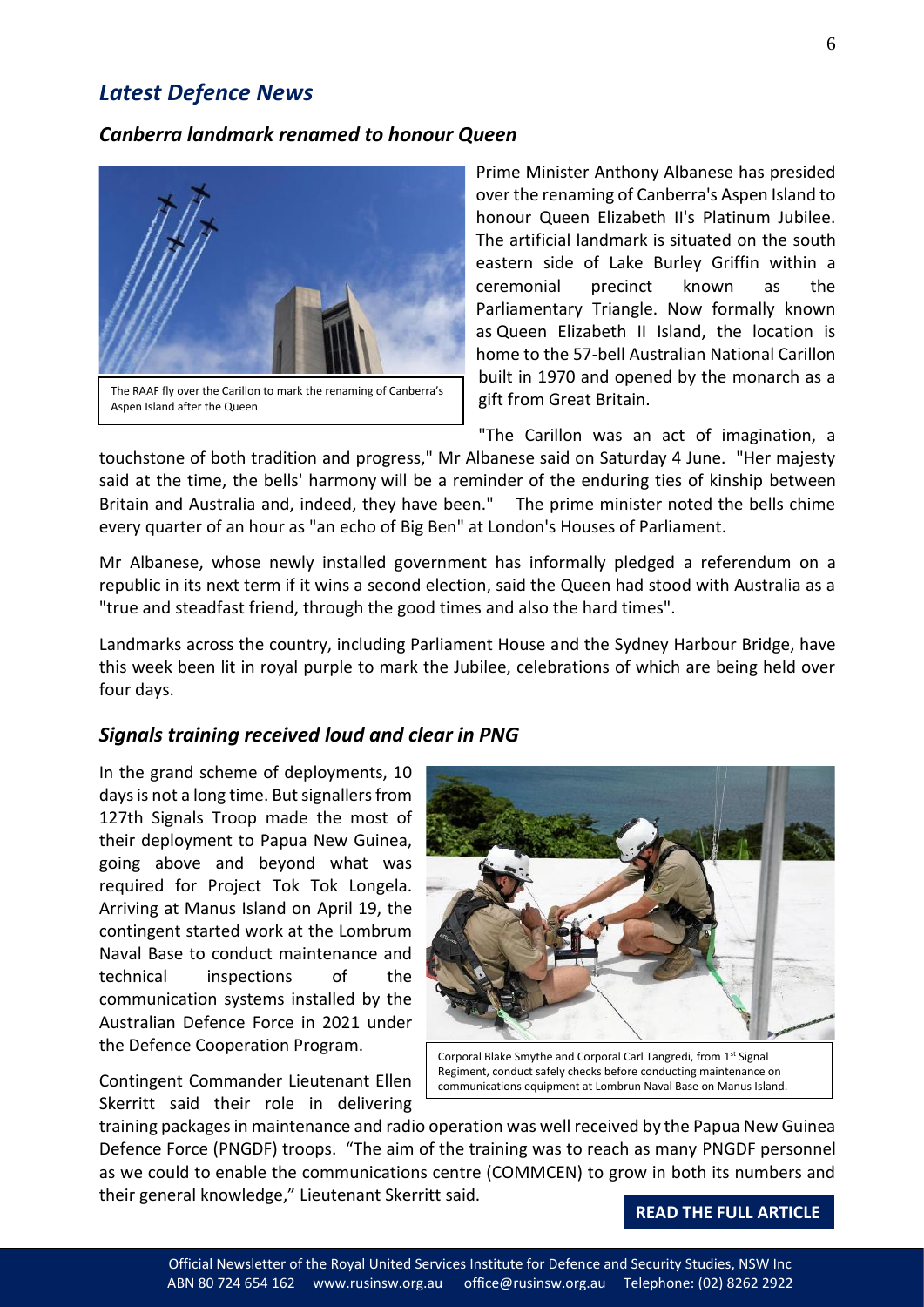#### *HMAS Ararat's crew rescues Solomon Islands police*



The crew of HMAS *Ararat* rescued a Royal Solomon Islands Police Force (RSIPF) crew after the police vessel was reported missing. The Royal Australian Navy patrol boat's crew was responding to a search and rescue request from the RSIPF. The crews of an Australian-contracted Forum Fisheries Agency King Air aircraft and an Australian Federal Police-contracted helicopter were able to locate the stricken vessel and contact those on board prior to *Ararat*'s arrival.

Commanding Officer of HMAS *Ararat*, Lieutenant Commander David Martinussen, said the rescue was a

collective effort between partners. "I am very proud of how professionally the team in HMAS *Ararat* responded to assist our friends in need," Lieutenant Commander Martinussen said. "The team was simply outstanding. They were transferred to *Ararat* where they were provided with fresh meals and water during the journey back to Korovou, Shortland Island. The RSIPF vessel was put under tow and offloaded on return to the island.

HMAS *Ararat* is providing maritime surveillance support in the area at the request of the Solomon Islands Government.

**[READ THE FULL ARTICLE](https://news.defence.gov.au/international/hmas-ararats-crew-rescues-solomon-islands-police)** 

# *General Defence News*

#### *80th anniversary of submarine attack – HMAS Kuttabul*

A memorial service at HMAS *Kuttabul* has commemorated the 27 lives lost in an Imperial Japanese Navy midget submarine attack in Sydney Harbour in May 1942. Dignitaries including Commodore Flotillas, Commodore Paul O'Grady and Ambassador of Japan to Australia, Mr Yamagami Shingo, laid wreaths at the HMAS *Kuttabul* Memorial on the eastern shore of Garden Island.

Master of Ceremonies, HMAS *Kuttabul* Executive Officer, Commander Darryl Scott said the gathering took place to



The Kuttabul ferry sinking in Sydney Harbour in May 1942

publicly and solemnly remember the 21 Australian and British sailors and six Japanese sailors and officers who perished during the Battle of Sydney.

"This memorial service is not about glorifying battle but is about celebrating the peace and freedom we enjoy as a result of the gallant effort of those who gave their lives 80 years ago today alongside this wharf and beyond me in the harbour," Commander Scott said.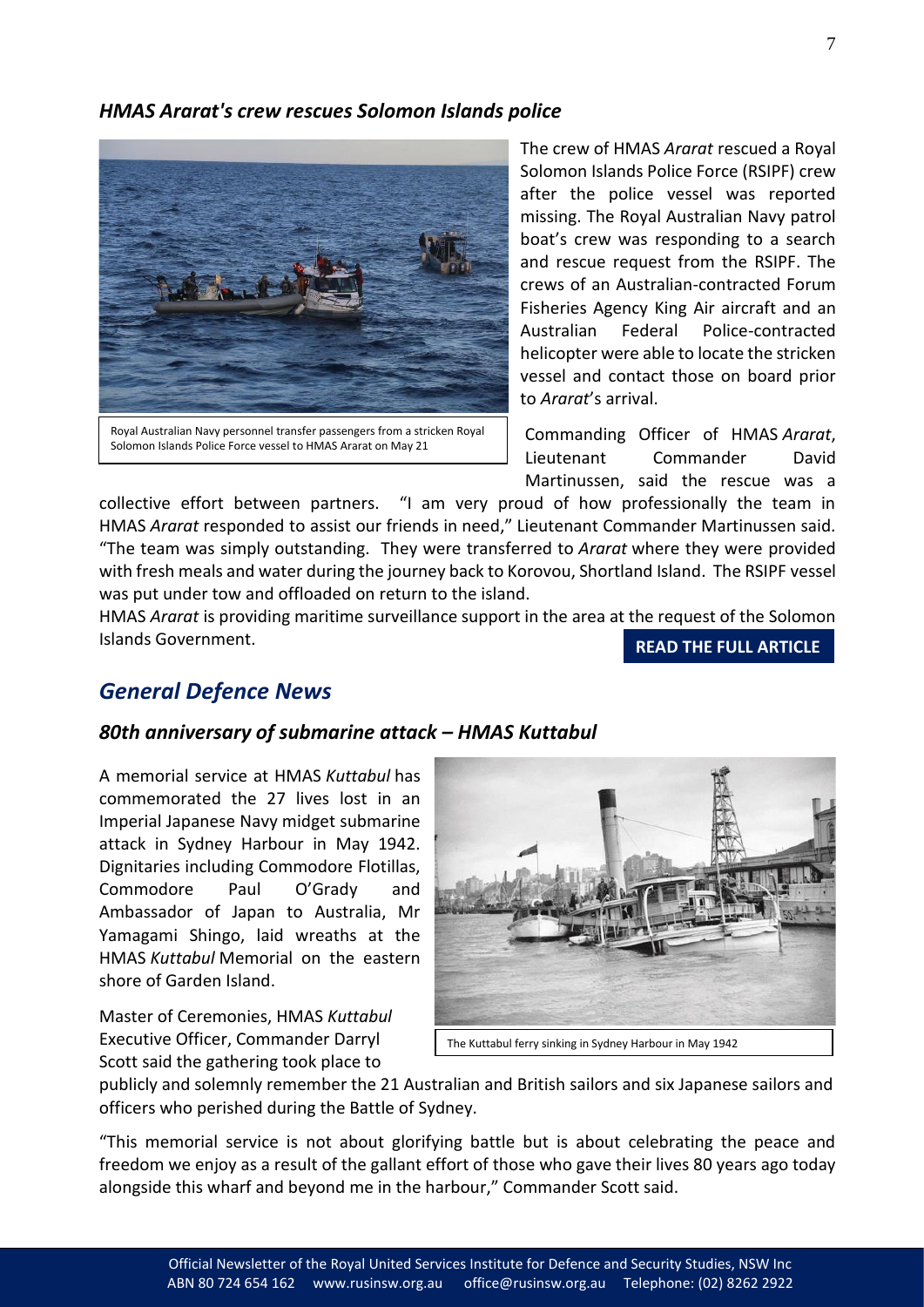"In addition to the men who lost their lives aboard HMAS *Kuttabul* and the three Japanese submarines, we also publicly acknowledge those who survived but who carried the physical and emotional scars of that action." On the night of May 31, 1942, three Japanese midget submarines entered Sydney Harbour to attack Allied warships, including the cruisers HMAS *Canberra* and USS *Chicago*.

#### **[READ THE FULL ARTICLE](https://news.defence.gov.au/national/80th-anniversary-submarine-attack)**



*'Be brave. Make change.' - National Reconciliation Week* 

The new Defence Indigenous Champions, Deputy Secretary Celia Perkins and Chief of Air Force Air Marshal Mel Hupfeld, take part in a Smoking Ceremony and Welcome to Country at the inaugural Defence Indigenous Champion Handover Ceremony in Canberra.

For more than a hundred years, Aboriginal and Torres Strait Islander peoples have proudly served in the Australian Defence Force and across Defence enhancing our capability. National Reconciliation Week (NRW) is an opportunity to learn more about our shared histories, cultures and achievements.

This year's theme 'Be brave. Make change' challenges us all to tackle the continuing path of reconciliation for the benefit of all Australians. Defence's Indigenous Champions, Air Marshal Mel Hupfeld, Chief of Air Force, and Ms Celia Perkins, Deputy Secretary Security and Estate, are committed to embedding the 'One Defence'

ethos of Indigenous Affairs across the department. "Defence has a footprint in every part of Australia and we have the opportunity to make a powerful contribution to implementing the National Agreement on Closing the Gap and supporting reconciliation," Ms Perkins said.

Air Marshal Hupfeld echoed Ms Perkins sentiment stating reconciling would take work from all of us. "We need to learn from the past and move towards a better tomorrow for all," Air Marshal Hupfeld said. **[READ THE FULL ARTICLE](https://news.defence.gov.au/national/be-brave-make-change)** 

# *Defence Exercises*

# *Nations train together to tackle natural disasters – Humanitarian Assistance and Disaster Relief*

The Australian Defence Force (ADF), Marine Rotational Force – Darwin (MRF-D) and Indonesian National Armed Forces recently completed Exercise Crocodile Response to enhance trilateral coordinated responses to humanitarian crises and provide disaster relief. The annual Humanitarian Assistance and Disaster Relief (HADR) exercise was conducted in partnership with the Department of Foreign Affairs and Trade (DFAT), the United States Bureau for



Forces from Australia, the US and Indonesia conduct airfield reconnaissance and assessments in an MV-22 Osprey during Exercise Crocodile Response in Nhulunbuy.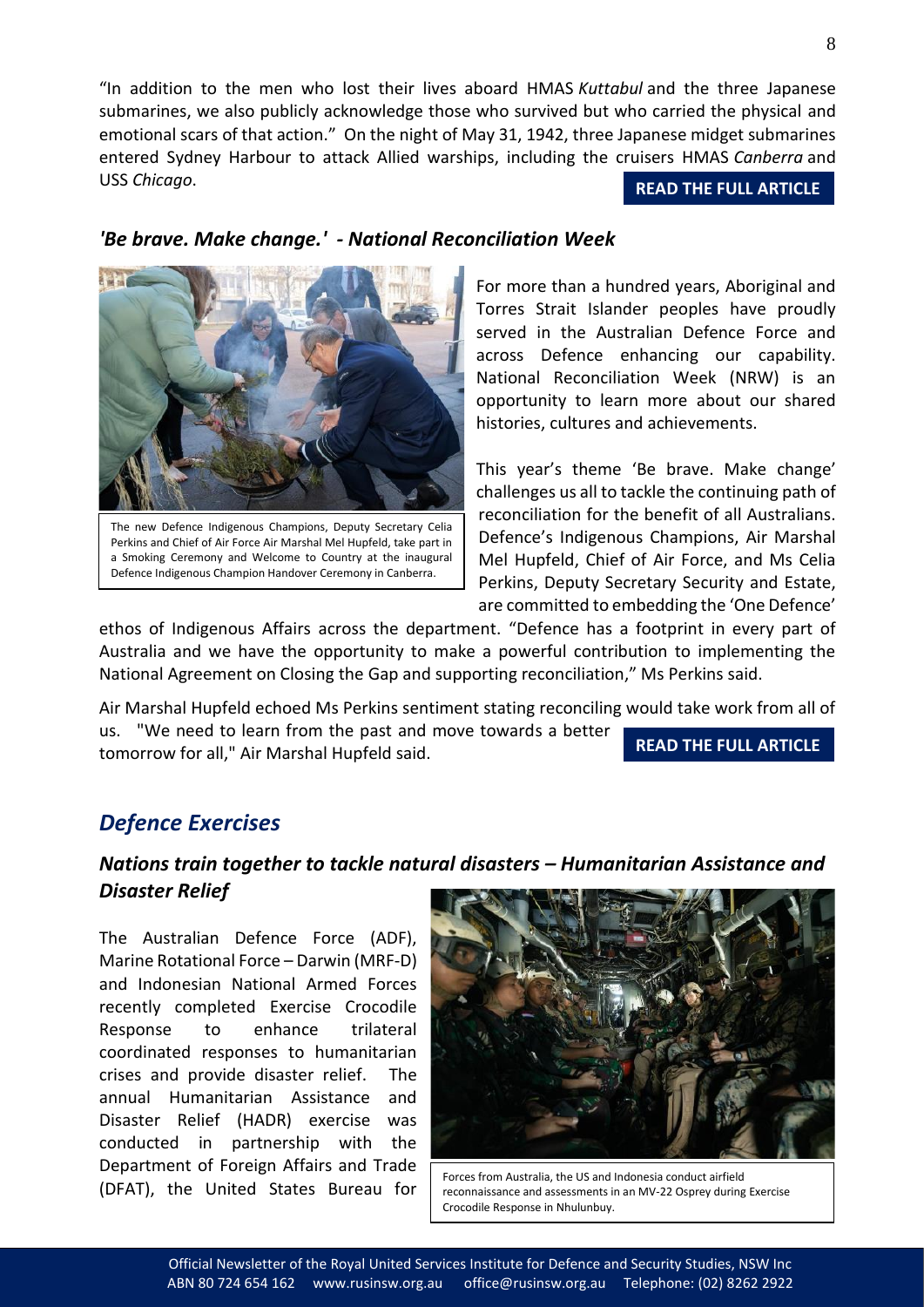Humanitarian Assistance (BHA) and the Indonesian Search and Rescue National Agency (BASARNAS).

Staged at Robertson Barracks in Darwin, Crocodile Response deployed HADR capability by air and sea to the Gove Peninsular township of Nhulunbuy more than 600km east of Darwin. Commander Headquarters Northern Command Colonel Marcus Constable, who oversaw the exercise, said it was a tangible demonstration of how Australia, the US and Indonesia would stand together in times of crises. "Working with DFAT, BHA & BASARNAS - the lead agencies in the event of a crisis - allows us to conduct planning and coordination for a partnered mission, building and fostering mutual cooperation between our forces and governments for future interoperability," Col Constable said.

"As the first regimental headquarters to lead MRF-D, we look forward to our other upcoming exercises this year to integrate two highly capable and interoperable forces, along with our shared regional allies and partners, to advance our shared goals, demonstrate the strength and endurance of our alliance, and contribute to regional security."

#### **[READ THE FULL ARTICLE](https://news.defence.gov.au/international/nations-train-together-tackle-natural-disasters)**

# *Jackaroo removes fences to improve interoperability – Exercise Southern Jackaroo*



Australian Army Private Matthew Godden, from the 6th Battalion, Royal Australian Regiment, talks with soldiers from the Japan Ground Self Defence Force

The Australian Army, United States Marine Corps (USMC) and Japan Ground Self-Defense Force (JGSDF) are removing the barriers to success in combat during Exercise Southern Jackaroo 2022 at Shoalwater Bay training area near Rockhampton. Running until May 29, Exercise Southern Jackaroo is a trilateral training activity designed to enhance warfighting interoperability, strengthen international relationships and improve combat readiness.

USMC officer Lieutenant Daniel Chiavacci has been conducting urban clearances under the supervision of Australian Army instructors.

"For the first day, we were able to get our hands on the Australian EF88 rifle and use non-lethal bullets to conduct an urban clearance," Lieutenant Chiavacci said. "On day two, we're doing a combat marksmanship package with Australian instructors – some of the basic shooting skills we need to know, every single day." "Southern Jackaroo has been a really good experience.

#### **[READ THE FULL ARTICLE](https://news.defence.gov.au/international/jackaroo-removes-fences-improve-interoperability)**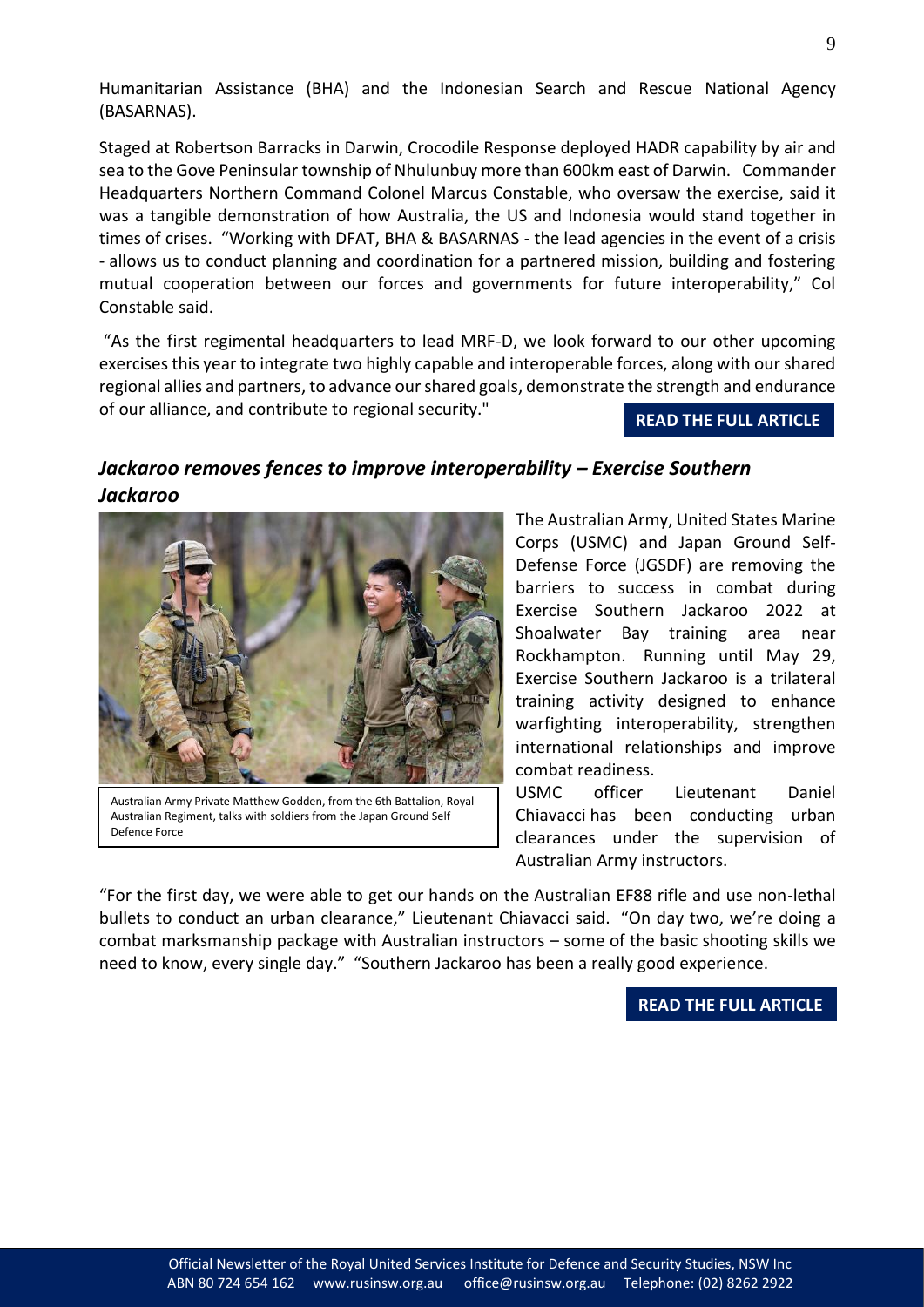### *Exercise Southern Jackaroo enhances international combat readiness*

Hundreds of Australian soldiers, troops from the Japanese Ground Self Defence Force (JGSDF) and US Marines have started a major warfighting exercise at Queensland's Shoalwater Bay training area. Running until May 27, Exercise Southern Jackaroo is a trilateral training activity designed to enhance warfighting interoperability, strengthen international and improve combat readiness.

Commander of the 7th Brigade, Brigadier Michael Say, said the combined arms activity would feature infantry live fire and tank integration "Exercise Southern Jackaroo is a great example of how our regional partners integrate with Australian forces to conduct



Regiment, watch a demonstration of the M224 60mm mortar by United States Marine Corps personnel at Shoalwater Bay training area, near Rockhampton.

realistic combat team training for combat operations," Brigadier Say said. "Our combined capability to coordinate ground forces demonstrates adaptability and interoperability that can be applied to disaster relief or warfighting operations." Marine Rotational Force - Darwin (MRF-D) Commanding Officer, Colonel Christopher Steele, said Southern Jackaroo built on past activities and enhanced collective strength.

The MRF-D is part of the US force posture initiatives, which were expanded at AUSMIN 2021 to include enhanced air, maritime and land cooperation, and the establishment of a combined logistics, sustainment and maintenance enterprise.

**[READ THE FULL ARTICLE](https://news.defence.gov.au/international/exercise-southern-jackaroo-enhances-international-combat-readiness)** 

#### *Next generation of Top Guns to strike in Top End Storm – RAAF Base Tindal*



F-35A Lightning II aircraft from No 2 Operational Conversion Unit fly over the Northern Territory during Exercise Rogue Ambush 21-1

The Royal Australian Air Force's Exercise Diamond Storm 22 will be held in the skies above the Northern Territory from May 30 to June 24. The exercise will take place from RAAF Bases Darwin and Tindal, and at Timber Creek, Douglas Daly region and the Delamere Air Weapons Range.

Exercise Diamond Storm is the final activity for the participants in the air warfare instructor course (AWIC), and follows other exercises held in the previous six months, including Exercises Diamond Seas and Diamond Shield. More than 1400 Defence personnel will deploy to the

Northern Territory for the exercise, working alongside Defence personnel based in the Top End, and the exercise will involve more than 60 aircraft from Australia and the United States. This year will be the first-time trainee air warfare instructors from the F-35A Lightning II, P-8A Poseidon and combat controller communities will take part. Commander Air Warfare Centre, Air Commodore Ross Bender, said the Diamond series of exercises enhanced and promoted Air Force's interoperability with the Royal Australian Navy, Australian Army and international partners.

#### **[READ THE FULL ARTICLE](https://news.defence.gov.au/capability/next-generation-top-guns-strike-top-end-storm)**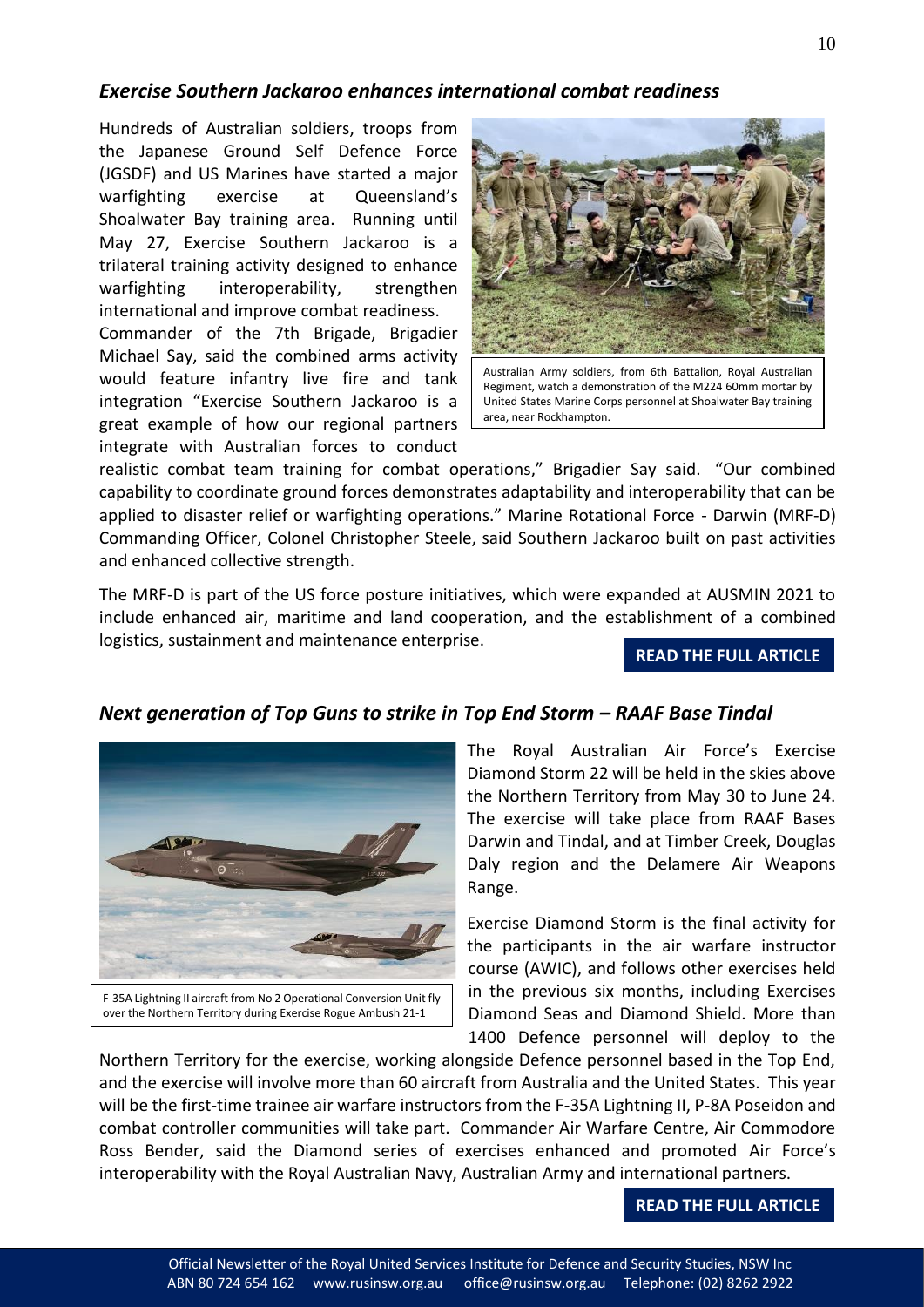# *International*

A number of international organisations publish excellent material on issues which impact on our region.

*The Strategist* published by the Australian Strategic Policy Institute 28 May 2022 by Brendan Nicholson and Michael Shoebridge

#### **New government can deliver what Australia needs to defend itself in a dangerous decade**

It starts with the following introduction "Skilled diplomacy, a powerful and achievable deterrent capability developed with urgency, and the highly trained personnel to drive a technically skilled defence force will be crucial to Australia's defence in the uncertain decades ahead."

#### **[READ THE FULL ARTICLE](https://www.aspistrategist.org.au/new-government-can-deliver-what-australia-needs-to-defend-itself-in-a-dangerous-decade/)**

### *The Interpreter Weekly Digest* published by the Lowy Institute 2 June by Sam Roggeveen **China: The Morrison legacy and beyond**

It starts with the following introduction "On Saturday Australian voters threw out the centre-right government led by Scott Morrison and elected the centre-left Labor Party, led by Anthony Albanese. Australia has dealt with so many Chinese pressure points over Morrison's three-year term – economic coercion, diplomatic pressure, interference in democratic processes, prospects of an expanded



foreign military footprint – that it's worth taking a moment in this brief post-election lull to reflect on what it all means. We can also make some educated guesses about what's to come under a new government.

#### **[READ THE FULL ARTICLE](https://www.lowyinstitute.org/the-interpreter/china-morrison-legacy-and-beyond)**

*The USNI News Weekly Update* 27 May by John Grady

#### **Finland, Sweden will bolster NATO in Baltic say EUCOM Nominee Cavoli**

The nominee to be the next top commander of United States forces in Europe told the Senate Armed Services Committee this week that he "looks forward to the accession" of Finland and Sweden to NATO to

bolster the alliance's defenses, particularly in the Baltic Sea and High North.

#### **[READ THE FULL ARTICLE](https://news.usni.org/2022/05/27/finland-sweden-will-bolster-nato-in-baltic-says-eucom-nominee-cavoli)**

Image: The U.S. Army Europe and Africa Command Commanding General Gen. Christopher G. Cavoli delivers a speech during the 7th Army Training Command change of command ceremony at Tower Barracks in Grafenwoehr, Germany, June 2, 2021. U.S. Army



Image: Asanka Ratnayake/Getty Images

Image: Saul Loeb/AFP/Getty Images